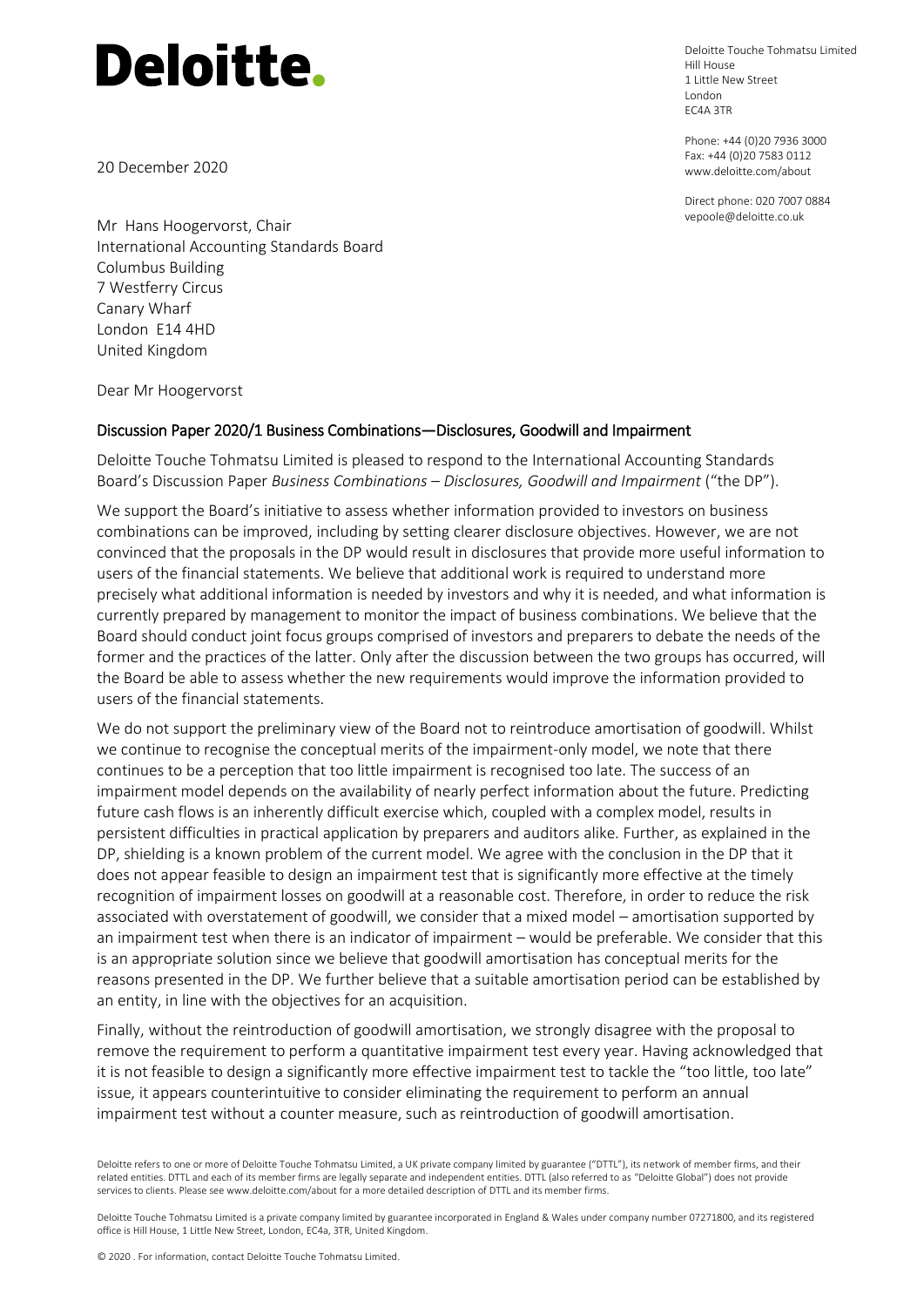

We have provided more detailed comments in response to the questions in the appendix to this letter.

If you have any questions concerning our comments, please contact Veronica Poole in London at +44 (0) 20 7007 0884.

Yours sincerely,

Veronica Poole Global IFRS Leader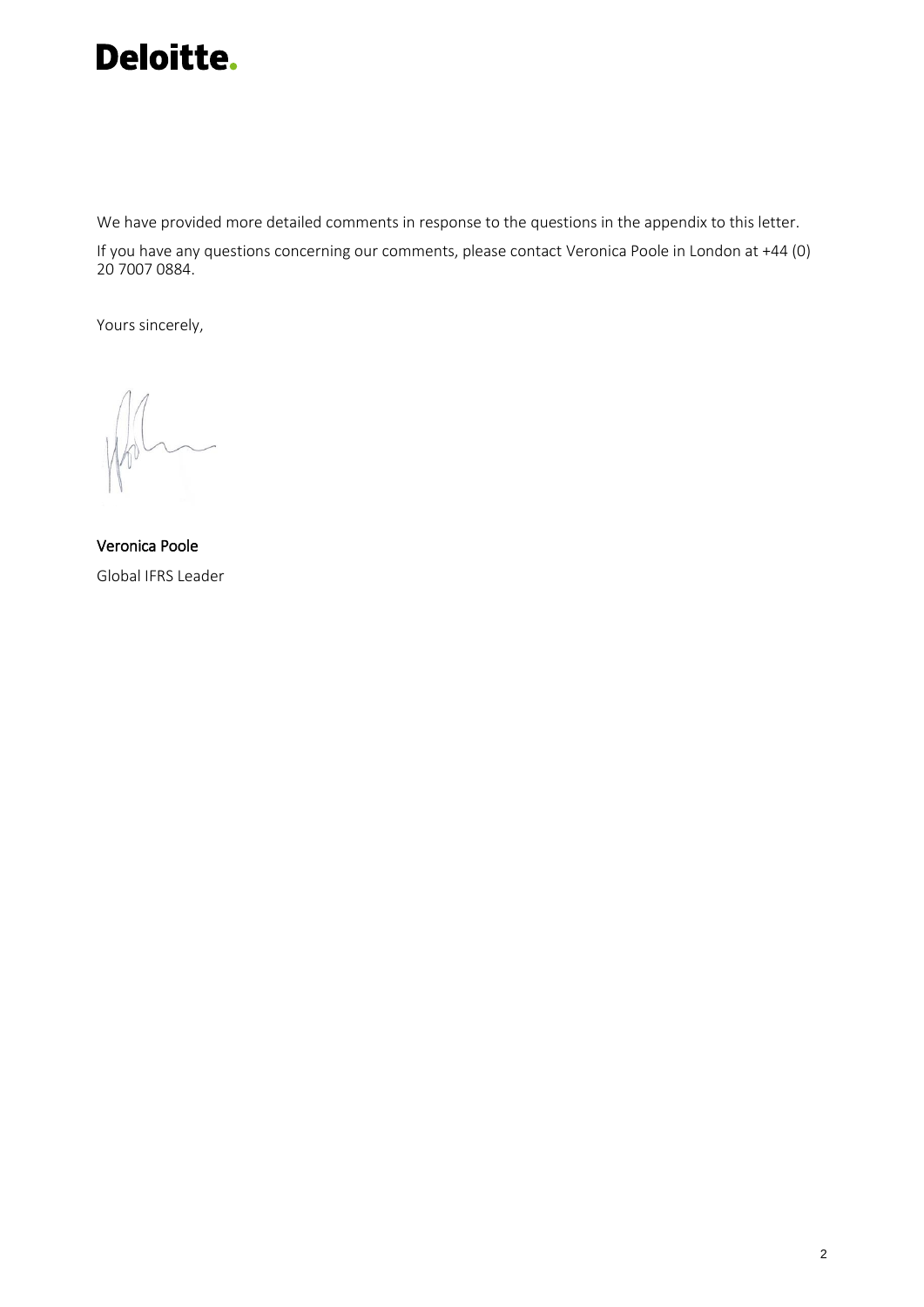#### SECTION 1 INTRODUCTION

#### Question 1

*Paragraph 1.7 summarises the objective of the Board's research project. Paragraph IN9 summarises the Board's preliminary views. Paragraphs IN50–IN53 explain that these preliminary views are a package and those paragraphs identify some of the links between the individual preliminary views.*

*The Board has concluded that this package of preliminary views would, if implemented, meet the objective of the project. Companies would be required to provide investors with more useful information about the businesses those companies acquire. The aim is to help investors to assess performance and more effectively hold management to account for its decisions to acquire those businesses. The Board is of the view that the benefits of providing that information would exceed the costs of providing it.*

(a) Do you agree with the Board's conclusion? Why or why not? If not, what package of decisions would you propose and how would that package meet the project's objective?

(b) Do any of your answers depend on answers to other questions? For example, does your answer on relief from a mandatory quantitative impairment test for goodwill depend on whether the Board reintroduces amortisation of goodwill? Which of your answers depend on other answers and why?

We agree with the overall objective of the project to provide investors with more useful information about the businesses an entity acquires. However, as explained in our response to questions 2 to 5 in Section 2, we do not believe that the disclosures proposed would necessarily achieve this objective.

We have noted in our detailed responses those answers that depend on answers to other questions. In particular,

- We strongly believe that relief from a mandatory annual quantitative impairment test is only appropriate if goodwill amortisation is reintroduced (see our response to Question 9)
- As we indicate in our response to Question 11, the proposal to permit including cash flows arising from a future uncommitted restructuring or from improving an asset's performance in the calculation of value in use would blur the line between the value in use and fair value of a cashgenerating unit (CGU). If the Board pursues this proposal, we believe that the decision not to pursue the simplification proposed in paragraph 4.55(b) (mandating a single method for estimating recoverable amount or requiring an entity to select the method that reflects the way it expects to recover the asset) should be reconsidered.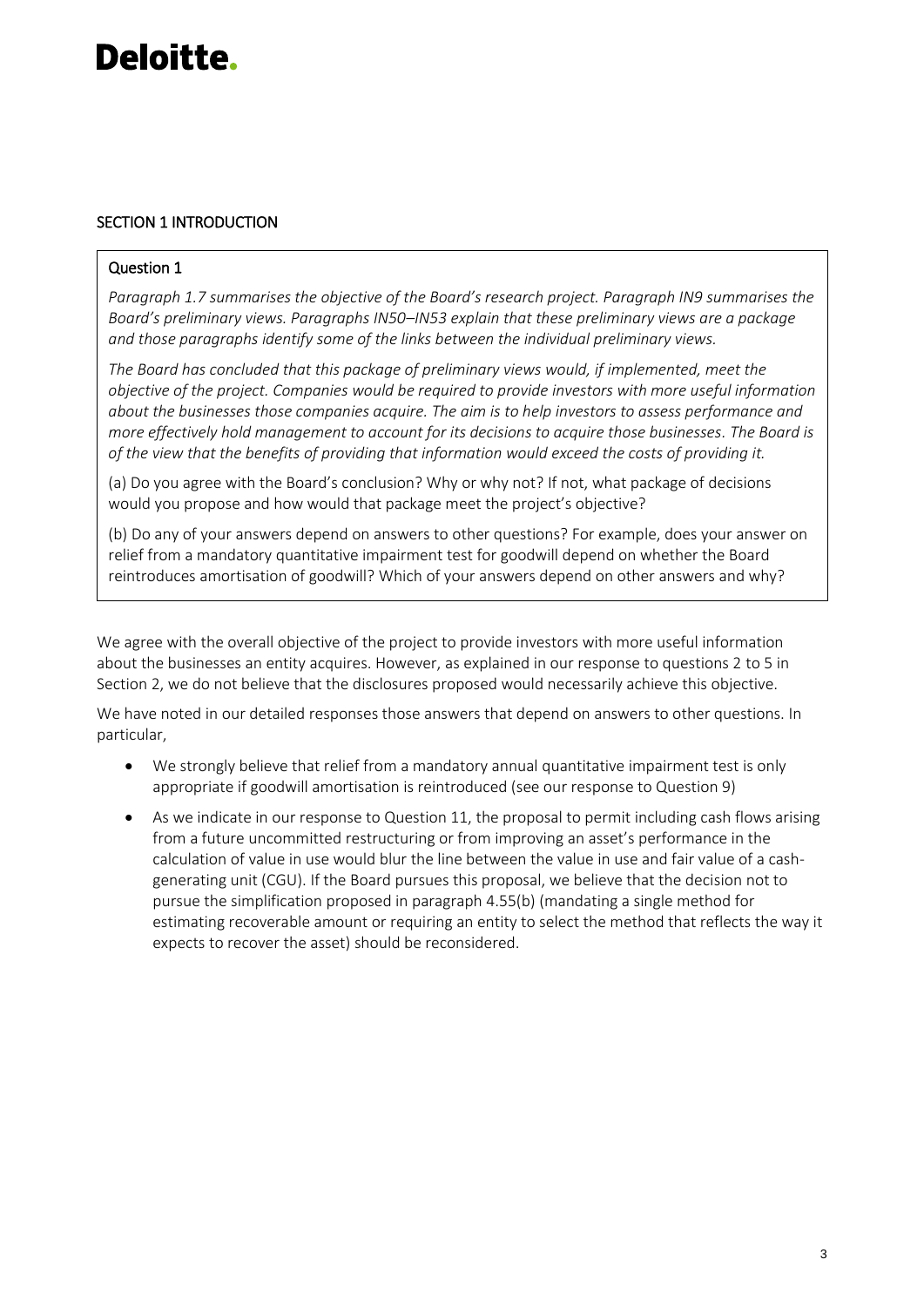#### SECTION 2 IMPROVING DISCLOSURES ABOUT ACQUISITIONS

#### Question 2

Paragraphs 2.4–2.44 discuss the Board's preliminary view that it should add new disclosure requirements about the subsequent performance of an acquisition.

(a) Do you think those disclosure requirements would resolve the issue identified in paragraph 2.4 investors' need for better information on the subsequent performance of an acquisition? Why or why not?

(b) Do you agree with the disclosure proposals set out in (i)–(vi) below? Why or why not?

(i) A company should be required to disclose information about the strategic rationale and management's (the chief operating decision maker's (CODM's)) objectives for an acquisition as at the acquisition date (see paragraphs 2.8–2.12). Paragraph 7 of IFRS 8 Operating Segments discusses the term 'chief operating decision maker'.

(ii) A company should be required to disclose information about whether it is meeting those objectives. That information should be based on how management (CODM) monitors and measures whether the acquisition is meeting its objectives (see paragraphs 2.13–2.40), rather than on metrics prescribed by the Board.

(iii) If management (CODM) does not monitor an acquisition, the company should be required to disclose that fact and explain why it does not do so. The Board should not require a company to disclose any metrics in such cases (see paragraphs 2.19–2.20).

(iv) A company should be required to disclose the information in (ii) for as long as its management (CODM) continues to monitor the acquisition to see whether it is meeting its objectives (see paragraphs 2.41–2.44).

(v) If management (CODM) stops monitoring whether those objectives are being met before the end of the second full year after the year of acquisition, the company should be required to disclose that fact and the reasons why it has done so (see paragraphs 2.41–2.44). (vi) If management (CODM) changes the metrics it uses to monitor whether the objectives of the acquisition are being met, the company should be required to disclose the new metrics and the reasons for the change (see paragraph 2.21).

(c) Do you agree that the information provided should be based on the information and the acquisitions a company's CODM reviews (see paragraphs 2.33–2.40)? Why or why not? Are you concerned that companies may not provide material information about acquisitions to investors if their disclosures are based on what the CODM reviews? Are you concerned that the volume of disclosures would be onerous if companies' disclosures are not based on the acquisitions the CODM reviews? (d) Could concerns about commercial sensitivity (see paragraphs 2.27–2.28) inhibit companies from disclosing information about management's (CODM's) objectives for an acquisition and about the metrics used to monitor whether those objectives are being met? Why or why not? Could commercial sensitivity be a valid reason for companies not to disclose some of that information when investors need it? Why or why not?

(e) Paragraphs 2.29–2.32 explain the Board's view that the information setting out management's (CODM's) objectives for the acquisition and the metrics used to monitor progress in meeting those objectives is not forward-looking information. Instead, the Board considers the information would reflect management's (CODM's) targets at the time of the acquisition. Are there any constraints in your jurisdiction that could affect a company's ability to disclose this information? What are those constraints and what effect could they have?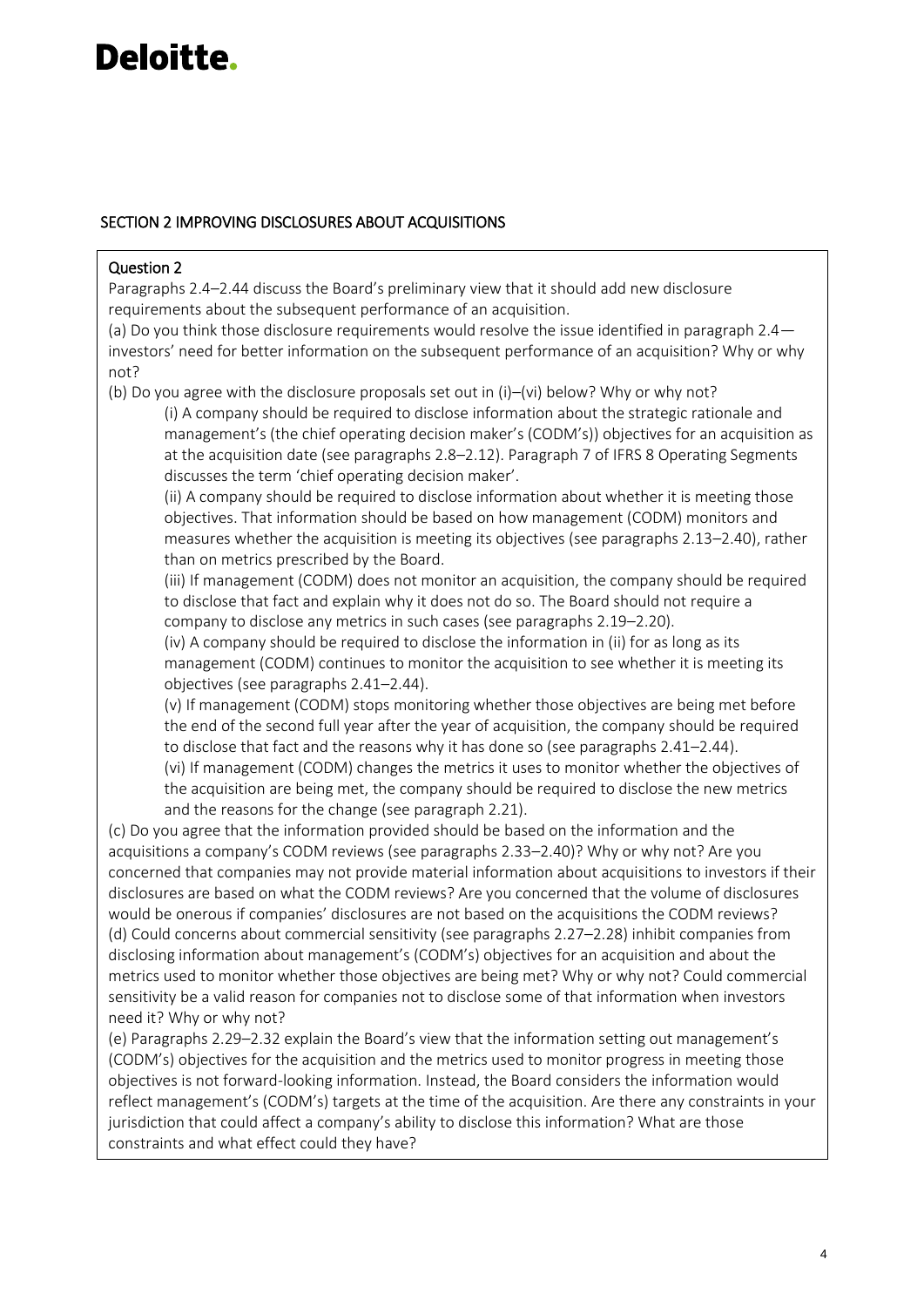We are not convinced that the proposals in the DP would result in disclosures that provide more useful information to users of the financial statements on the subsequent performance of an acquisition. We believe that additional work is required to understand more precisely what additional information is needed by investors and why it is needed, and what information is prepared by management to monitor the subsequent performance of business combinations. We believe that the Board should conduct joint focus groups comprised of investors and preparers to debate the needs of the former and the practices of the latter. Only after the discussion between the two groups has occurred, will the Board be able to assess whether the new requirements would improve the information provided to users of the financial statements. This will also assist in the assessment of whether the benefits of the additional information justify the costs required to provide this information, including additional auditing costs.

Based on our experience, and as noted in paragraph 2.19 of the DP, we do not believe that entities generally monitor the performance of an acquisition as a standalone transaction as implied by the proposed disclosures. Business combinations tend to form one part of the overall strategic plan and business objectives of an entity. It is the performance of the entity (or the relevant segments of the entity) against the overall strategic plan and business objectives that is monitored rather than the specific contribution of the acquisition to these results. Among other factors, this reflects the fact management generally integrates quickly the acquiree within the group.

We note that the proposed disclosures are aimed, in part, at helping investors assess whether management has paid a reasonable price for the acquisition. The concept of "reasonable price" is highly subjective. We believe that it would be important to understand more precisely the nature of information that would be useful to investors in making that assessment and whether management produces and monitors such information. The price is agreed between the parties in a business combination at a point in time. In our experience, the price becomes historical information that is not generally the focus of monitoring by management post acquisition. Rather, we believe that post acquisition management tends to focus on monitoring the integration of the acquiree into the entity.

In response to the elements in (b) to (e) above, we note the following.

- We agree with the proposal in (b)(i) to clarify the current requirements to disclose "the primary reasons for an acquisition" by explaining that this should cover the strategic rationale and objectives for an acquisition, including both financial and non-financial objectives. However, we note that this does not appear to be reflected in the proposed disclosures related to subsequent monitoring by management which focus on financial information. We also believe that too much emphasis is placed on the price paid and quantification of the synergies expected (see our response to Question 4).
- In theory, we agree with the proposals in (b)(ii) and (b)(iii) that if information is to be provided, it should be the information used by the management rather than information imposed by the standard-setter. This is consistent with the fact that one of the key objectives of the revised disclosures is to explain to users the entity-specific objectives in pursuing the acquisition. However, as noted above, based on our experience, we do not believe that the information contemplated in the DP is generally monitored by management. Unless such information is indeed produced by a large proportion of entities, the requirements are unlikely to result in an overall significant improvement to the disclosures and the reasons given to explain why management does not monitor the performance of the acquisition are likely to be boilerplate.
- The proposals in (b)(iv) and (b)(v) are a reasonable extension of those in b(ii) and b(iii). However, we note that businesses are often integrated swiftly following an acquisition such that any metrics set at the date of acquisition may become outdated quickly. We suggest that field tests consider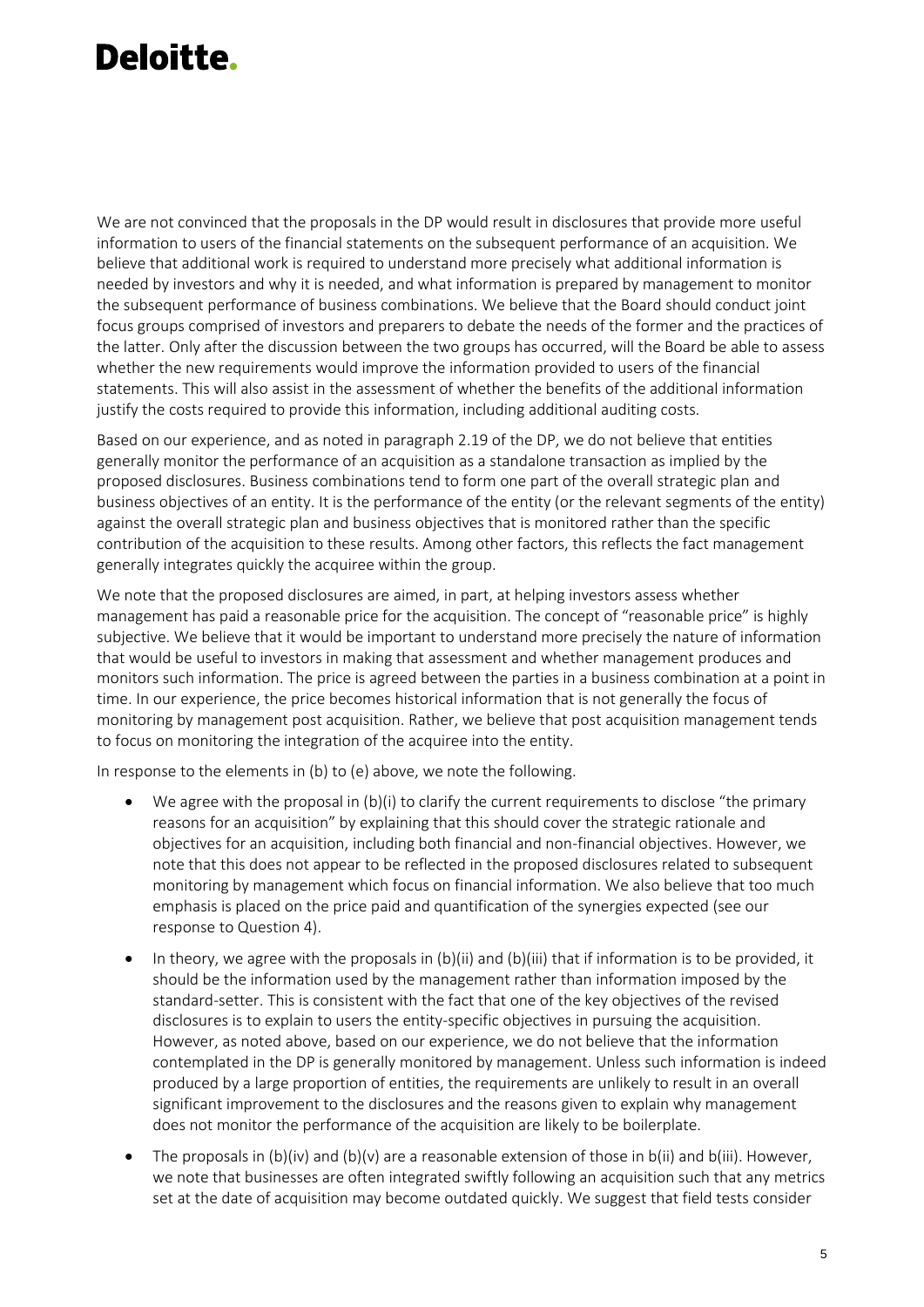whether the implied expectation that metrics continue to be relevant for at least two years is valid.

- We are concerned about the practical implementation of the proposal in (b)(vi) to provide revised metrics if an entity changes the metrics used over time. As noted in paragraph 2.21 of the DP, an entity will likely adjust any metrics initially used once the acquisition is integrated or upon a reorganisation which may be quite swift. As a result, the revised metrics may reflect a move from management assessing the post-acquisition performance of the new business to reviewing more broadly the operational results of operating segments. We believe that IFRS 8 provides a reasonable framework for disclosure of financial information related to operating segments. If the Board pursues this proposal, it would be useful to provide guidance to assess whether the purpose of the revised metrics is to continue to monitor the performance of the acquisition against an entity's original objectives.
- In response to item (c), we believe that the information obtained from the joint focus groups we suggested above may also inform the Board on whether additional guidance is necessary to ensure that an appropriate level of information is identified and disclosed. Often information is provided to the CODM at various degrees of granularity e.g. entity-level, CGU etc. Guidance might be needed to help both preparers and auditors determine which information provided to the CODM should be disclosed.
- We believe that the response to item (d) on the commercially sensitive nature of the information should be answered by the preparers concerned.
- Finally, in response to (e), we cannot comment on whether the information required to be disclosed would be forward looking. This is likely to be entity specific depending upon the nature of management's objectives and metrics used.

We also suggest that the Board assesses whether the information needs of investors relate to information that belongs in the financial statements. An objective of financial statements is to help users assess management's stewardship of an entity's economic resources. However, financial statements are only one of the tools available to management to communicate information to investors. We believe that the Board should investigate not only *what* additional information investors seek but also *why* they believe that this information would be useful to them. This would help assessing whether indeed the needs of investors can be met through improvement in the disclosure requirements in IFRS financial statements. Investors are often interested in the governance processes surrounding the decision to make an acquisition, including the price to be paid, as well as the impact of the acquisition on the key performance indicators (KPIs) that affect management compensation. Information of that nature may be better suited for the management commentary section of the annual report.

Finally, we believe that the Board should consider whether the volume of disclosure suggested is relevant for *all* business combinations. We believe this level of information is generally appropriate for strategically important and significant business combinations. We note that often entities enter in a business combination as a replacement of direct capital expenditures on the assets they want to secure. Equally, many capital expenditures projects are strategically important and significant. Overall, a balance needs to be considered to achieve a better explanation of how capital is invested. This is something that the Board may wish to consider as part of its project to improve disclosures in financial statements.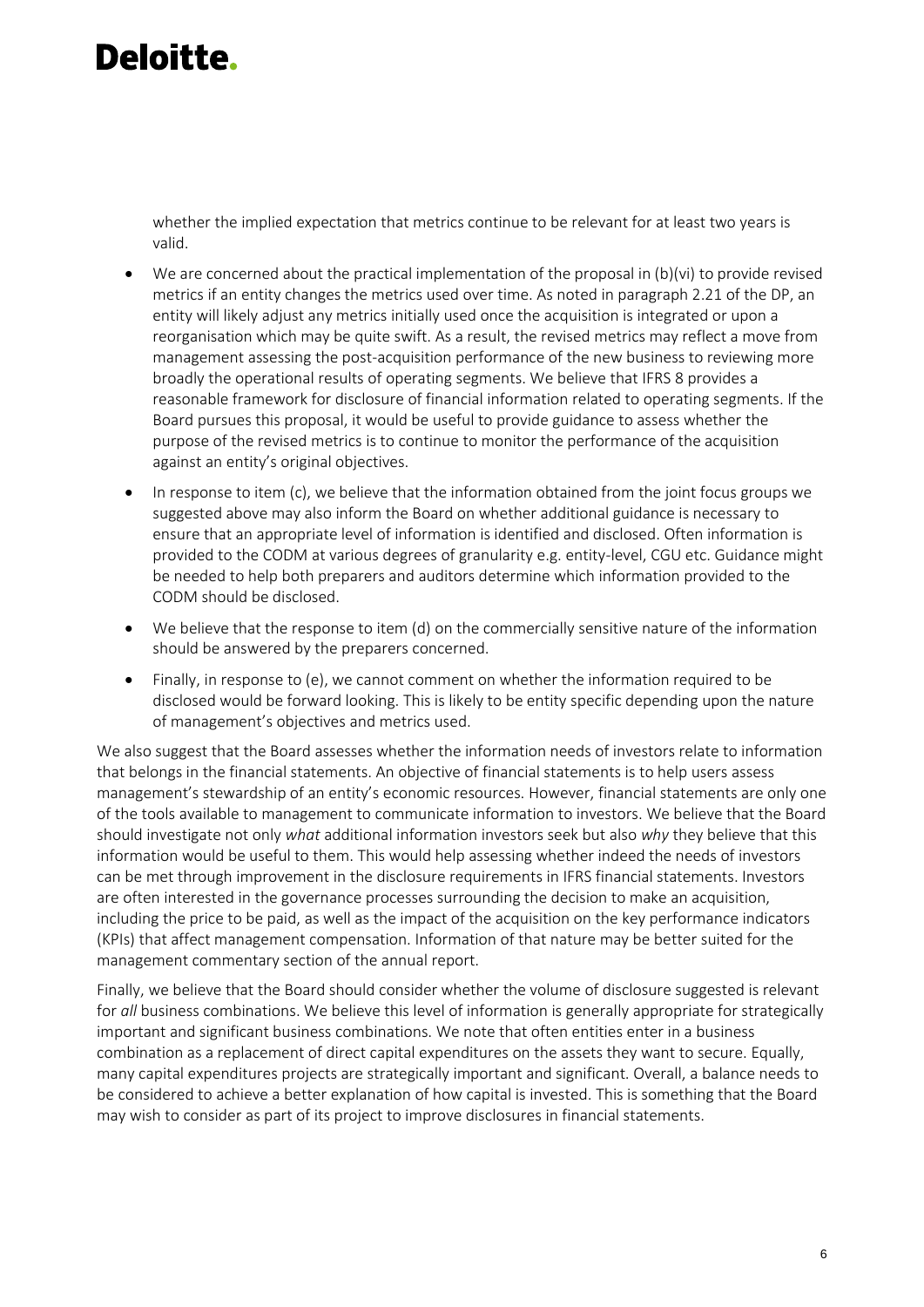#### Question 3

Paragraphs 2.53–2.60 explain the Board's preliminary view that it should develop, in addition to proposed new disclosure requirements, proposals to add disclosure objectives to provide information to help investors to understand:

- the benefits that a company's management expected from an acquisition when agreeing the price to acquire a business; and
- the extent to which an acquisition is meeting management's (CODM's) objectives for the acquisition.

Do you agree with the Board's preliminary view? Why or why not?

We agree that the Board should accompany any significant addition to the disclosure requirements with clear disclosure objectives that help preparers determine what information should be provided.

However, the concerns we express in response to Questions 2 and 4 also apply to the disclosure objectives proposed in the DP. In particular, we consider that the focus of the proposed disclosure objectives on the benefits 'expected from an acquisition when agreeing the price to acquire a business' is problematic.

The quantification of expected benefits in relation to the price paid implies that the determination of the price is a 'science'. In reality, the price is generally based on consideration of multiple variables that cannot necessarily be justified on a systematic basis. Additionally, sometimes the measurement of the consideration transferred in a business combination applying IFRS 3 does not correspond to a fixed negotiated amount. For example, this may be the case if the consideration paid is in the form of equity issued and the share price of the acquirer varied significantly between the date the exchange ratio was established and the acquisition date. It may also be that management assessed the price in terms of dilution rather than the measurement required by IFRS 3. As such, it may be difficult to quantify the expected benefits in relation to this price.

Finally, focusing on the price does not appear to be conducive to ensuring accountability as once an acquisition has been made the price cannot be renegotiated; it is a sunk cost. As such, we would suggest that the focus of the disclosure objectives should be on whether the most is being made of the acquired assets following acquisition.

#### Question 4

*Paragraphs 2.62–2.68 and paragraphs 2.69–2.71 explain the Board's preliminary view that it should develop proposals:*

- *to require a company to disclose:*
	- o *a description of the synergies expected from combining the operations of the acquired business with the company's business;*
	- o *when the synergies are expected to be realised;*
	- o *the estimated amount or range of amounts of the synergies; and*
	- o *the expected cost or range of costs to achieve those synergies; and*
- *to specify that liabilities arising from financing activities and defined benefit pension liabilities are major classes of liabilities.*

Do you agree with the Board's preliminary view? Why or why not?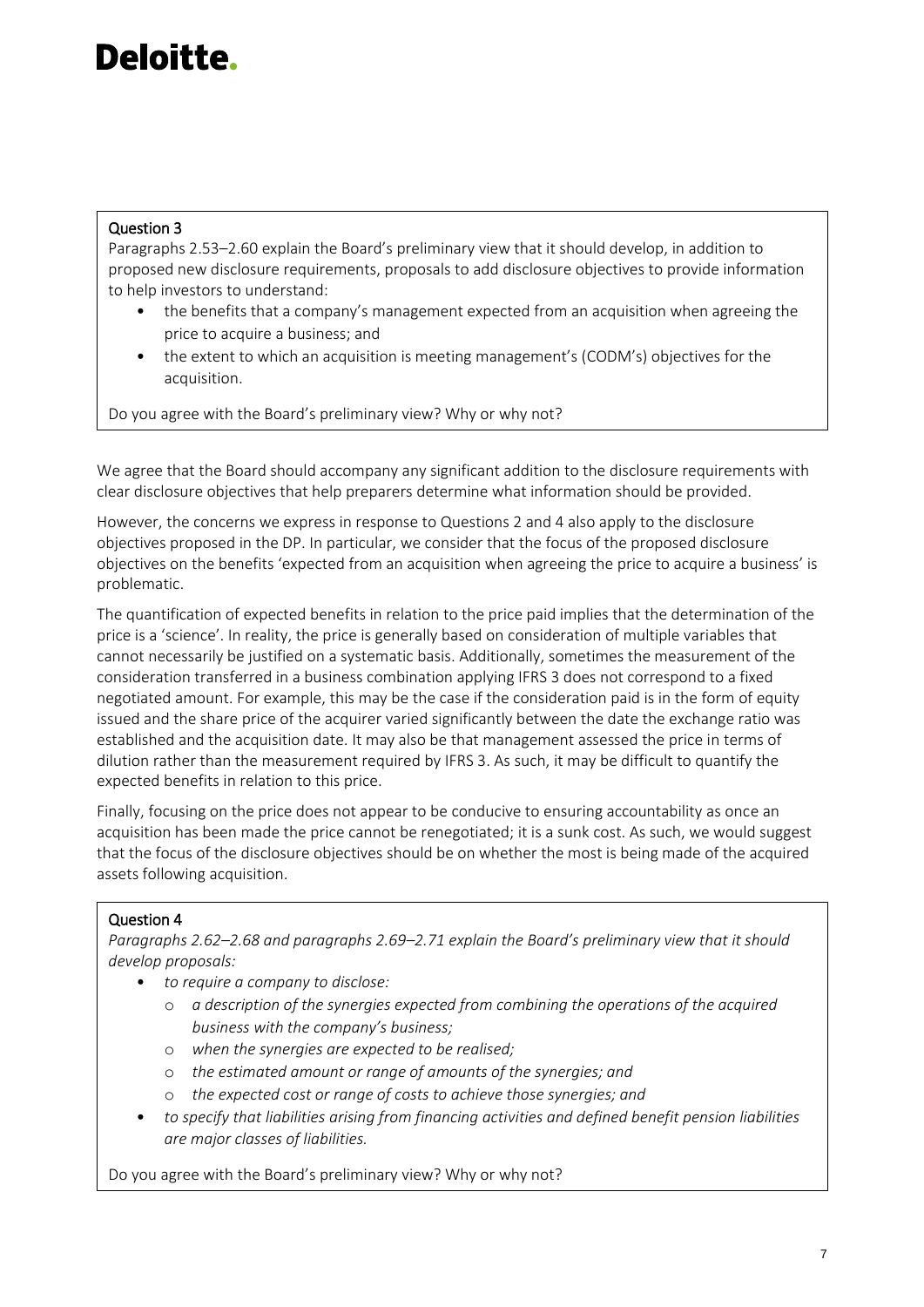We do not believe that the Board's proposals to require entities to quantify expected synergies are capable of practical implementation. This measurement would necessarily rely on highly judgemental estimates that undermine the relevance and reliability of the information that would be produced.

We also note that the disclosure proposed for synergies appears to reflect an expectation by the Board that management performs precise calculation of the estimated synergies and that this plays a key role in establishing the price paid for an acquired business. We recommend that additional investigations be conducted to establish whether pricing in this way is indeed a prevalent practice.

While we acknowledge that in many cases liabilities from financing and defined pension liabilities form major classes of liabilities and as such disclosure would be required, we do not believe that it is necessary to specify that this is the case. We note that IAS 7:44B already requires disclosure of changes in liabilities from financing activities arising from obtaining control of a business and IAS 19:141 requires the disclosure of the effect of business combinations as part of the reconciliation of the net defined benefit liability (asset). Accordingly, it does not appear necessary to specify that liabilities arising from financing activities and defined benefit pension liabilities are major classes of liabilities that need to be disclosed separately in all cases.

#### Question 5

*IFRS 3 Business Combinations requires companies to provide, in the year of acquisition, pro forma information that shows the revenue and profit or loss of the combined business for the current reporting period as though the acquisition date had been at the beginning of the annual reporting period.*

*Paragraphs 2.82–2.87 explain the Board's preliminary view that it should retain the requirement for companies to prepare this pro forma information.*

- (a) Do you agree with the Board's preliminary view? Why or why not?
- (b) Should the Board develop guidance for companies on how to prepare the pro forma information? Why or why not? If not, should the Board require companies to disclose how they prepared the pro forma information? Why or why not?

*IFRS 3 also requires companies to disclose the revenue and profit or loss of the acquired business after the acquisition date, for each acquisition that occurred during the reporting period. Paragraphs 2.78– 2.81 explain the Board's preliminary view that it should develop proposals:*

- *to replace the term 'profit or loss' with the term 'operating profit before acquisition-related transaction and integration costs' for both the pro forma information and information about the acquired business after the acquisition date. Operating profit or loss would be defined as in the Exposure Draft General Presentation and Disclosures.*
- *to add a requirement that companies should disclose the cash flows from operating activities of the acquired business after the acquisition date, and of the combined business on a pro forma basis for the current reporting period.*
- (c) Do you agree with the Board's preliminary view? Why or why not?

We agree with the proposal to retain the requirement to present the pro forma information showing revenue and a measure of profit or loss of the combined business. This information appears relevant when evaluating the financial effect of business combinations, which is a primary objective of IFRS 3.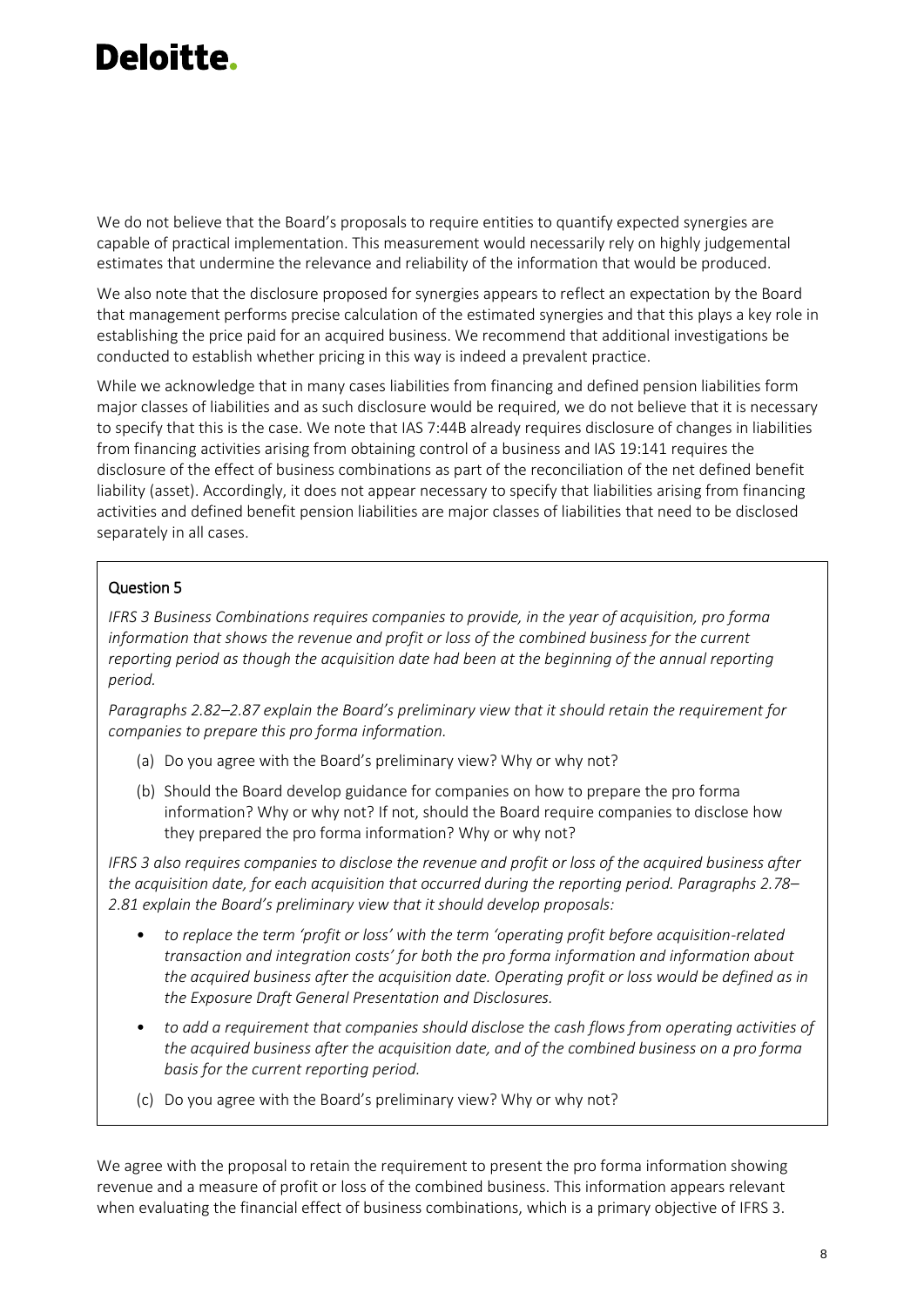We observe that in many jurisdictions regulators have additional requirements for pro forma information on business combinations. To avoid an entity having to prepare pro forma information using different bases of preparation for regulatory and financial statements purposes, we do not suggest that the Board develops further requirements. However, we believe that it is important for entities to disclose the basis of preparation of pro forma information to aid investors' analysis.

We support the proposal to replace the term "profit or loss" with the term "operating profit" (as would be defined in the Exposure Draft *General Presentation and Disclosures)* for both the pro forma information and information about the acquired business after the acquisition date. However, while the concept of acquisition related costs already exists in IFRS Standards and is therefore understood, the same cannot be said for the concept of "integration costs". We do not support requiring the disclosure of a metric (such as "operating profit before deducting acquisition-related transaction and integration costs") that relies on a term that is undefined.

We agree with the reasons cited in paragraph 2.78 of the DP to exclude financing costs from the pro forma information. However, because the financing costs of an acquisition may be significant and may be relevant for investors to compare the performance of entities that finance acquisitions through issuance of financing vs equity, the Board may wish to consider whether the existing requirements IAS 7.44B should distinguish financing raised to effect the business combinations from financing assumed as part of the business combinations.

While we understand why the proposed required disclosures of cash flows from operating activities could be useful to users of the financial statements, we believe that there are likely to be significant practical issues in the preparation of post-acquisition cash flows from operating activities information. For example, many entities manage cash and treasury functions on a group basis to minimise cash management and funding costs. Further, entities preparing cash flow statements using the direct method under IAS 7.18 may not track cash flows at this level of disaggregation. Therefore, we suggest that the Board should confirm the extent to which the information would be useful to users of the financial statements and investigate whether the benefits from providing this information would outweigh the costs of preparation.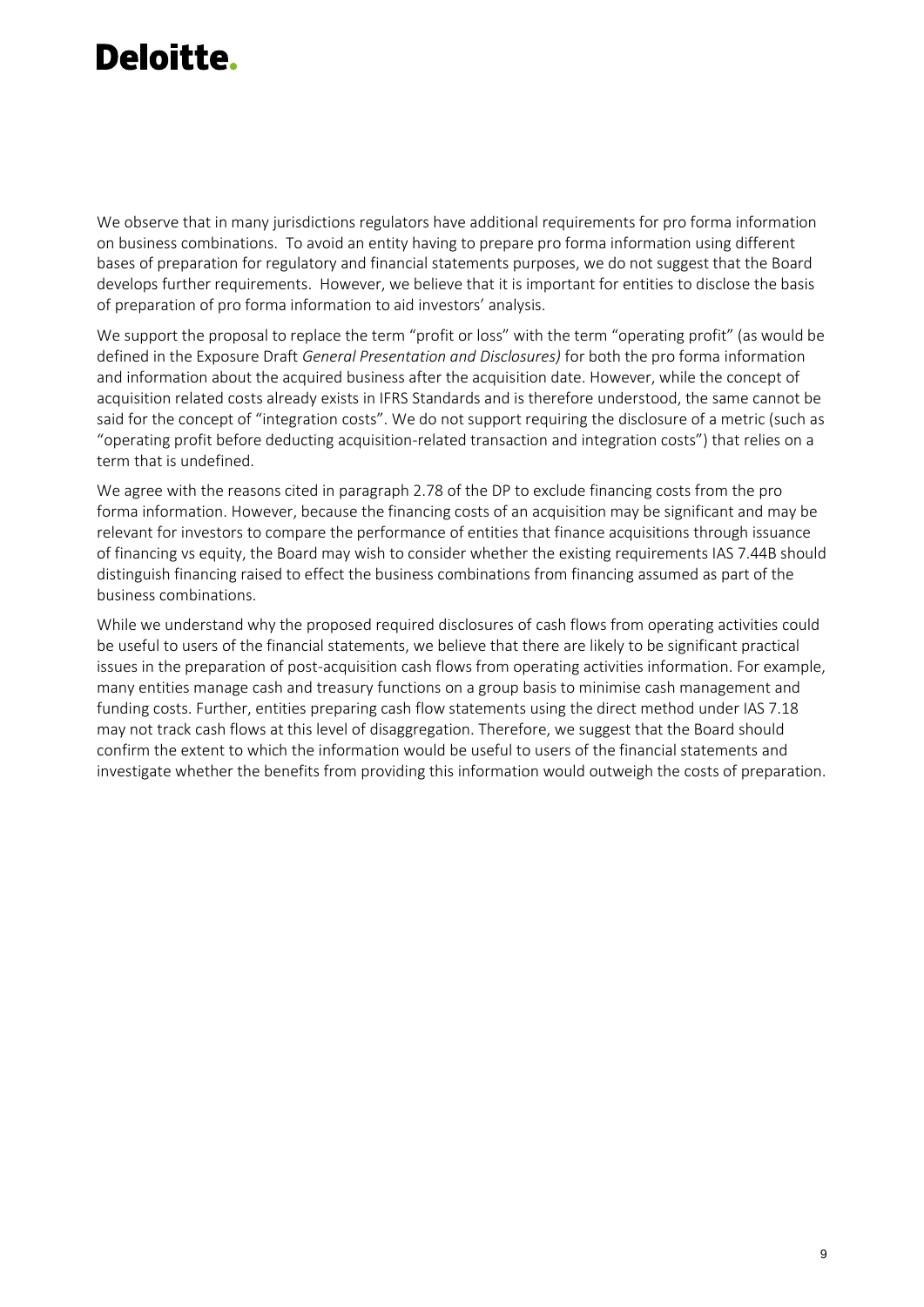#### SECTION 3 GOODWILL AND AMORTISATION

#### Question 6

As discussed in paragraphs 3.2–3.52, the Board investigated whether it is feasible to make the impairment test for cash-generating units containing goodwill significantly more effective at recognising impairment losses on goodwill on a timely basis than the impairment test set out in IAS 36 Impairment of Assets. The Board's preliminary view is that this is not feasible.

(a) Do you agree that it is not feasible to design an impairment test that is significantly more effective at the timely recognition of impairment losses on goodwill at a reasonable cost? Why or why not?

(b) If you do not agree, how should the Board change the impairment test? How would those changes make the test significantly more effective? What cost would be required to implement those changes?

(c) Paragraph 3.20 discusses two reasons for the concerns that impairment losses on goodwill are not recognised on a timely basis: estimates that are too optimistic; and shielding. In your view, are these the main reasons for those concerns? Are there other main reasons for those concerns?

(d) Should the Board consider any other aspects of IAS 36 in this project as a result of concerns raised in the Post-implementation Review (PIR) of IFRS 3?

We agree that shielding is one of the key reason why impairment losses on goodwill are not recognised on a timely basis. Shielding is an unavoidable consequence of the allocation of goodwill to CGUs (or group of CGUs) coupled with the prohibition to recognise internally generated goodwill.

We agree that it does not appear feasible to design an impairment test that is significantly more effective at the timely recognition of impairment losses on goodwill at a reasonable cost. This is one of the reasons why we support re-introducing amortisation of goodwill (see our response to Question 7).

It appears a valid concern that in some cases management may be over-optimistic in its estimates for future cash flows. We note that management is responsible for the preparation of the financial statements and therefore for the judgements underlying the impairment tests. We disagree with the implications in the DP that the shortcomings of the impairment test can be attributed, in part, to the inability of auditors and regulators to address over-optimism that may be present in the cash flows used by management. As stated below, predicting future cash flows is an inherently difficult exercise which, coupled with a complex model, results in persistent difficulties in practical application by preparers and auditors alike.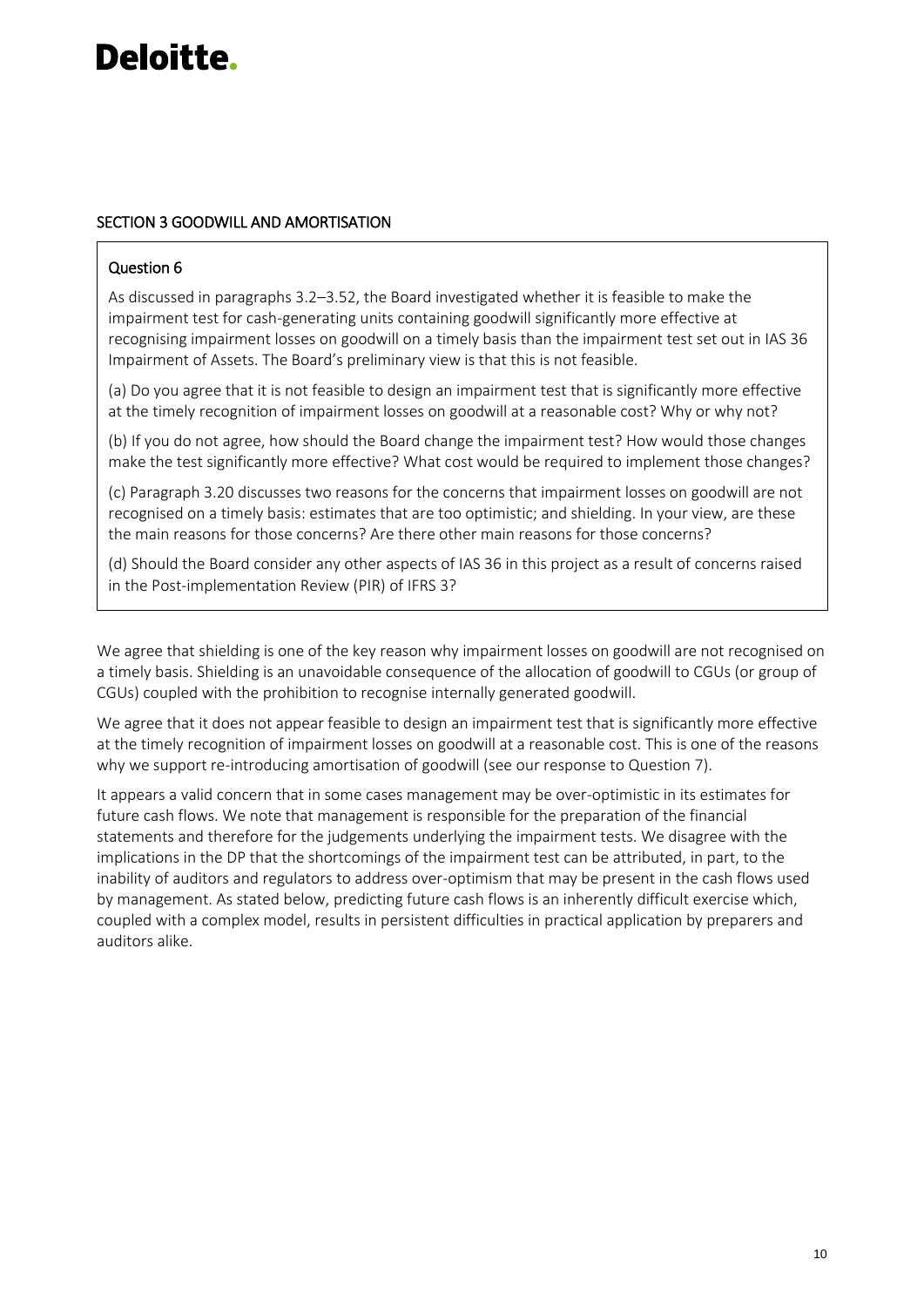#### Question 7

*Paragraphs 3.86–3.94 summarise the reasons for the Board's preliminary view that it should not reintroduce amortisation of goodwill and instead should retain the impairment-only model for the subsequent accounting for goodwill*.

(a) Do you agree that the Board should not reintroduce amortisation of goodwill? Why or why not? (If the Board were to reintroduce amortisation, companies would still need to test whether goodwill is impaired.)

(b) Has your view on amortisation of goodwill changed since 2004? What new evidence or arguments have emerged since 2004 to make you change your view, or to confirm the view you already had?

(c) Would reintroducing amortisation resolve the main reasons for the concerns that companies do not recognise impairment losses on goodwill on a timely basis (see Question 6(c))? Why or why not?

(d) Do you view acquired goodwill as distinct from goodwill subsequently generated internally in the same cash-generating units? Why or why not?

(e) If amortisation were to be reintroduced, do you think companies would adjust or create new management performance measures to add back the amortisation expense? (Management performance measures are defined in the Exposure Draft General Presentation and Disclosures.) Why or why not? Under the impairment-only model, are companies adding back impairment losses in their management performance measures? Why or why not?

(f) If you favour reintroducing amortisation of goodwill, how should the useful life of goodwill and its amortisation pattern be determined? In your view how would this contribute to making the information more useful to investors?

We do not support the preliminary view of the Board not to reintroduce amortisation of goodwill.

In 2004, we agreed with the introduction of an annual impairment test, rather than amortisation, for goodwill. However, we also stated that there should be a rebuttable presumption that goodwill has an indefinite life and, where the presumption is rebutted, goodwill with a finite life should be amortised.

Whilst we continue to recognise the conceptual merits of the impairment-only model, we note that there continues to be a perception that too little impairment is recognised too late. The success of an impairment model depends on the availability of nearly perfect information about the future. Predicting future cash flows is an inherently difficult exercise which, coupled with a complex model, results in persistent difficulties in practical application by preparers and auditors alike.

Further, as noted in our response to Question 6, we agree that shielding is a problem of the current model. As demonstrated in the DP, it is not possible to address the effect of shielding through an impairment test alone. Amortisation of goodwill contributes to reducing the risk that acquired goodwill remains on the statement of financial position because of shielding.

Further, the application of the current model imposes significant costs on the preparers of financial statements. Specifically, we continue to see a significant proportion of the resources required to prepare and audit financial statements being devoted to the annual impairment review of goodwill. We agree with the conclusion in the DP that it does not appear feasible to design an impairment test that is significantly more effective at the timely recognition of impairment losses on goodwill at a reasonable cost.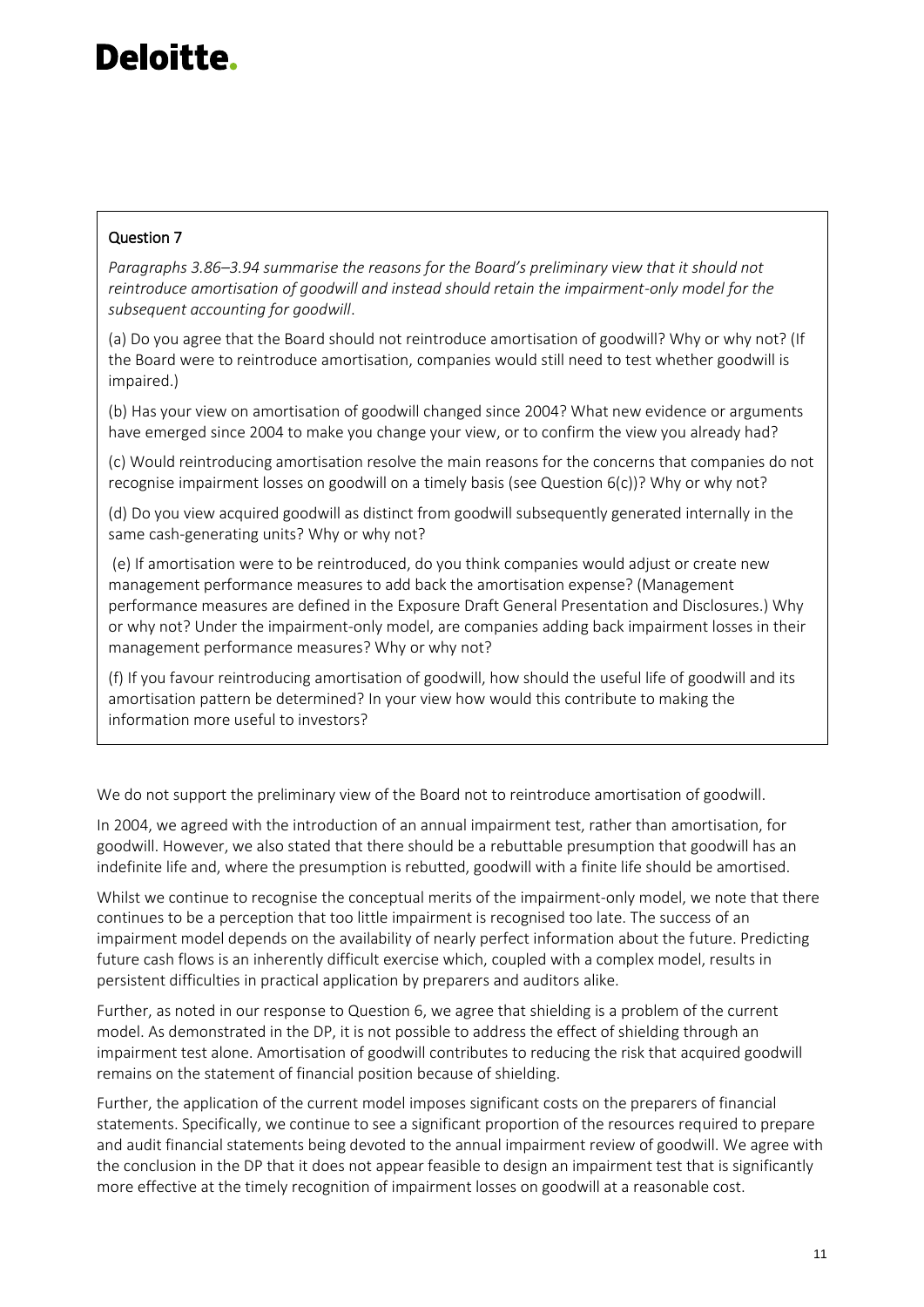Finally, we believe that significant components of acquired goodwill, such as synergies and assembled workforce, diminish over time and need to be replaced by incurring costs that otherwise would not be recognised as assets. As such, the goodwill purchased in an acquisition does not have an unlimited life. Conceptually, amortisation of goodwill is a recognition of that fact.

For all of these reasons and in order to reduce the risk associated with overstatement of goodwill, we consider that a mixed model – amortisation supported by an impairment test when there is an indicator of impairment – would be preferable. We consider that this is an appropriate solution since we believe that goodwill amortisation has conceptual merits for the reasons presented in the DP.

We acknowledge that if amortisation were to be reintroduced it is likely that entities would add back the amortisation expense. It is already the case that many entities add back impairment losses and various depreciation and amortisation expenses in the presentation of an EBITDA subtotal as an alternative performance measure (APM). Hence, this likely practice of adding back goodwill amortisation does not seem relevant to the decision of whether goodwill should be amortised. We would expect that appropriate disclosure of the APM would be provided, in line with the guidelines of IOSCO.

It is our view that an estimate can be made of the useful life of goodwill based on the understanding of the factors that contribute to goodwill and the original objectives of the acquisition. Where goodwill is attributed to, for instance, synergies or an assembled workforce, the length of time to utilise those benefits can be reasonably estimated. This is in line with the proposals in paragraphs 2.62-2.71 of the DP which shows that the Board believes that estimates about the realisation of synergies can be made and provide meaningful information to users. Further, we suggest that guidance could be developed to help preparers to estimate the useful estimated life of goodwill, for example considering the factors that make up the goodwill recognised or the industries involved.

#### Question 8

*Paragraphs 3.107–3.114 explain the Board's preliminary view that it should develop a proposal to require companies to present on their balance sheets the amount of total equity excluding goodwill. The Board would be likely to require companies to present this amount as a free-standing item, not as a subtotal within the structure of the balance sheet (see the Appendix to this Discussion Paper).*

- (a) Should the Board develop such a proposal? Why or why not?
- (b) Do you have any comments on how a company should present such an amount?

We do not agree that the Board should propose the presentation of 'total equity excluding goodwill'. We believe that if this number is useful to users, it can be easily calculated. Further, we do not see a clear rationale for excluding goodwill from total equity. It appears to send a message that goodwill should be treated differently from other assets or is not as valuable as other assets. The DP does not indicate why this would be the case.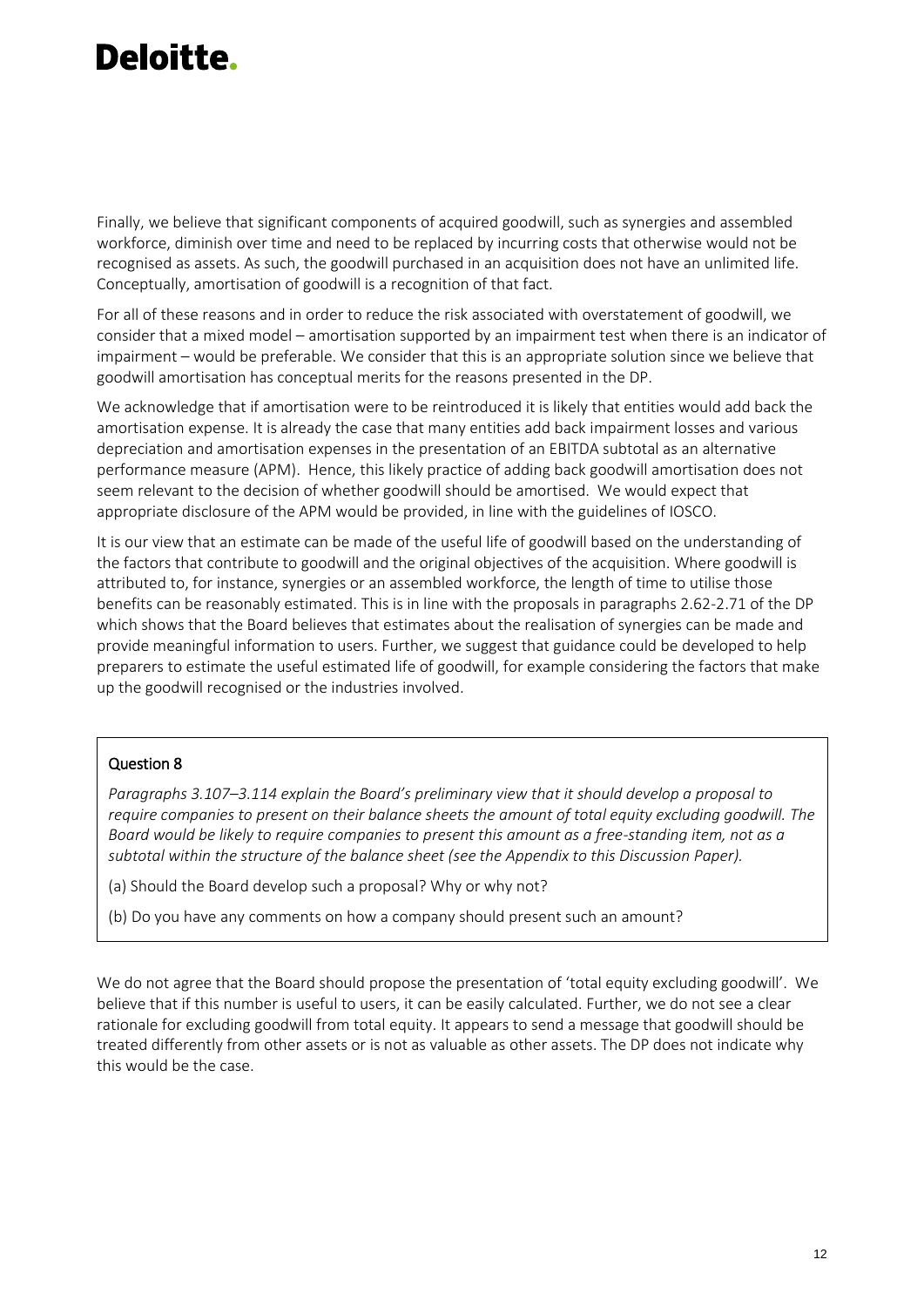#### SECTION 4 SIMPLIFYING THE IMPAIRMENT TEST

#### Question 9

*Paragraphs 4.32–4.34 summarise the Board's preliminary view that it should develop proposals to remove the requirement to perform a quantitative impairment test every year. A quantitative impairment test would not be required unless there is an indication of impairment. The same proposal would also be developed for intangible assets with indefinite useful lives and intangible assets not yet available for use.*

(a) Should the Board develop such proposals? Why or why not?

(b) Would such proposals reduce costs significantly (see paragraphs 4.14–4.21)? If so, please provide examples of the nature and extent of any cost reduction. If the proposals would not reduce costs significantly, please explain why not.

(c) In your view, would the proposals make the impairment test significantly less robust (see paragraphs 4.22–4.23)? Why or why not?

Without the reintroduction of goodwill amortisation, we strongly disagree with the proposal to remove the requirement to perform an annual quantitative impairment test.

Having acknowledged that it is not feasible to design a significantly more effective impairment test to tackle the "too little, too late" issue, it appears counterintuitive to consider eliminating the requirement to perform an annual impairment test without a counter measure, such as reintroduction of goodwill amortisation.

We believe that the proposal could result in the impairment test being significantly less robust without a significant cost reduction. In particular, we believe that

- Significant additional time would be spent analysing potential indicators of impairment. The additional detailed analysis may indeed uncover potential indicators requiring the performance of a quantative test or require significant analysis to dispel the existence of impairment indicators.
- The removal of the requirement to perform the test annually would result in a less robust test as less robust processes may be put in place. Preparers would be less experienced in performing the test so it may not be done to the same level of quality. Additionally, the controls around the process, including around the data and inputs, would be less robust if they were seldom utilised.

However, if amortisation of goodwill were to be reintroduced, we would support the removal of the mandatory annual impairment test. This is because we believe that the amortisation of goodwill would reduce the pressure on the impairment test.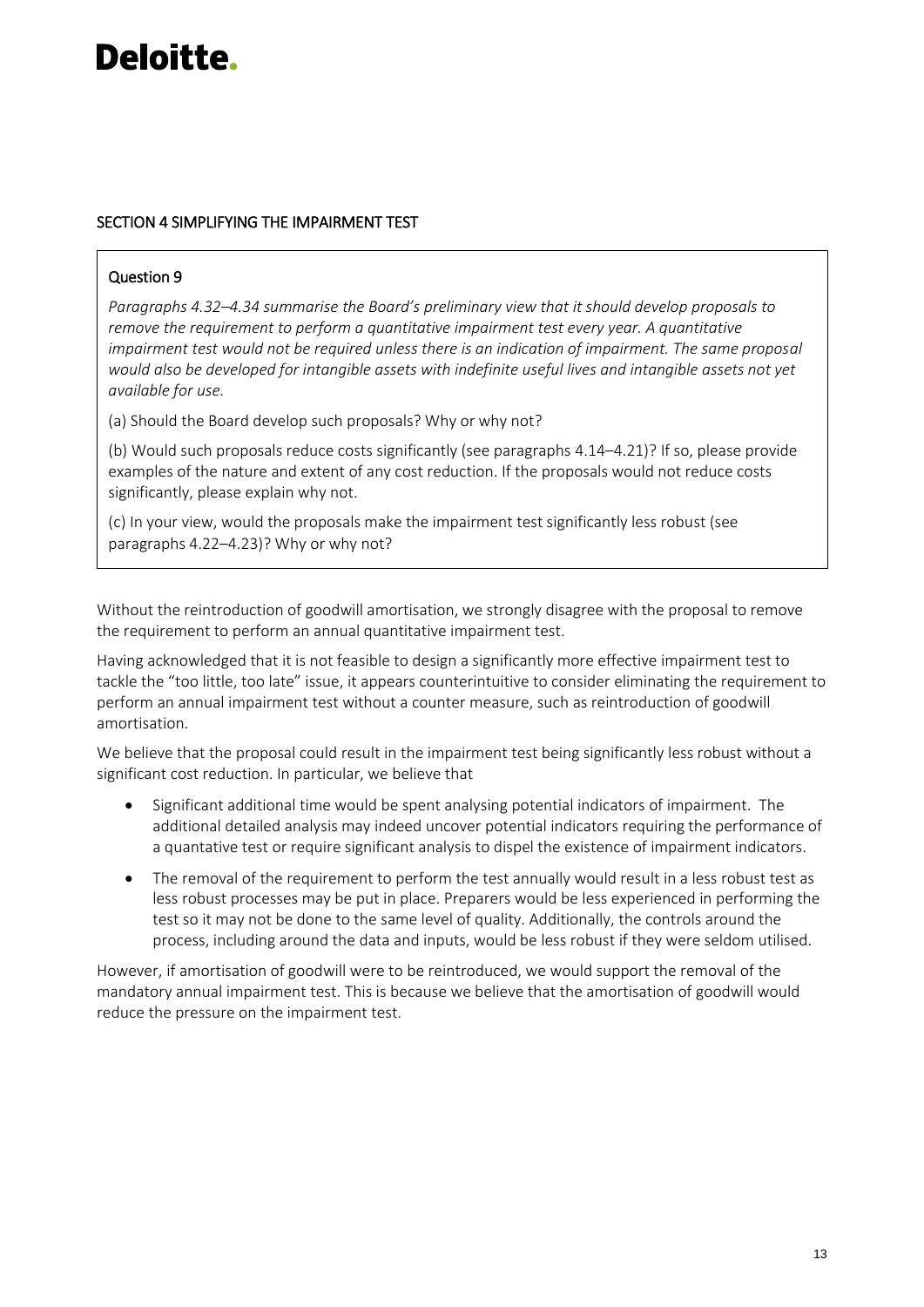#### Question 10

*The Board's preliminary view is that it should develop proposals:*

- *to remove the restriction in IAS 36 that prohibits companies from including some cash flows in estimating value in use—cash flows arising from a future uncommitted restructuring, or from improving or enhancing the asset's performance (see paragraphs 4.35–4.42); and*
- *to allow companies to use post-tax cash flows and post-tax discount rates in estimating value in use (see paragraphs 4.46–4.52).*

*The Board expects that these changes would reduce the cost and complexity of impairment tests and provide more useful and understandable information.*

(a) Should the Board develop such proposals? Why or why not?

(b) Should the Board propose requiring discipline, in addition to the discipline already required by IAS 36, in estimating the cash flows that are the subject of this question? Why or why not? If so, please describe how this should be done and state whether this should apply to all cash flows included in estimates of value in use, and why.

We do not agree with the proposal to remove the restriction from including cash flows arising from a future uncommitted restructuring or from improving an asset's performance in the value in use calculation. The DP fails to explain in what circumstances such cash flows would be included (for example, would the cash flows from a restructuring plan be included only if it is probable that the uncommitted plan will be required). Assuming a "probable" threshold, it is also unclear whether an entity would be required, or permitted but not required, to include cash flows from probable but uncommitted restructuring and from probable improvements or enhancements to an asset's performance. We expect that defining appropriate boundaries on this proposal would be difficult. Further, we are concerned that without such clear boundaries, this is an area that would involve significant judgements about the potential future actions of management that would be difficult to audit.

We also note that the proposal would result in determining the value of an asset based on its future potential, which is akin to its fair value.

We support the proposal to allow companies to use post-tax cash flows and discount rates in estimating value in use as the current requirement to use pre-tax amounts has been a source of significant practical difficulties. We suggest that guidance should be provided to help entities identify deferred tax balances that would need to be included in the carrying amount of the CGU (or group of CGUs), and those that should be excluded, when the impairment test is performed on a post-tax basis. The Board may also want to consider if a practical solution can be identified to address the potential mismatch between deferred tax balances, measured on an undiscounted basis and the discounted cash flows used in performing the impairment test.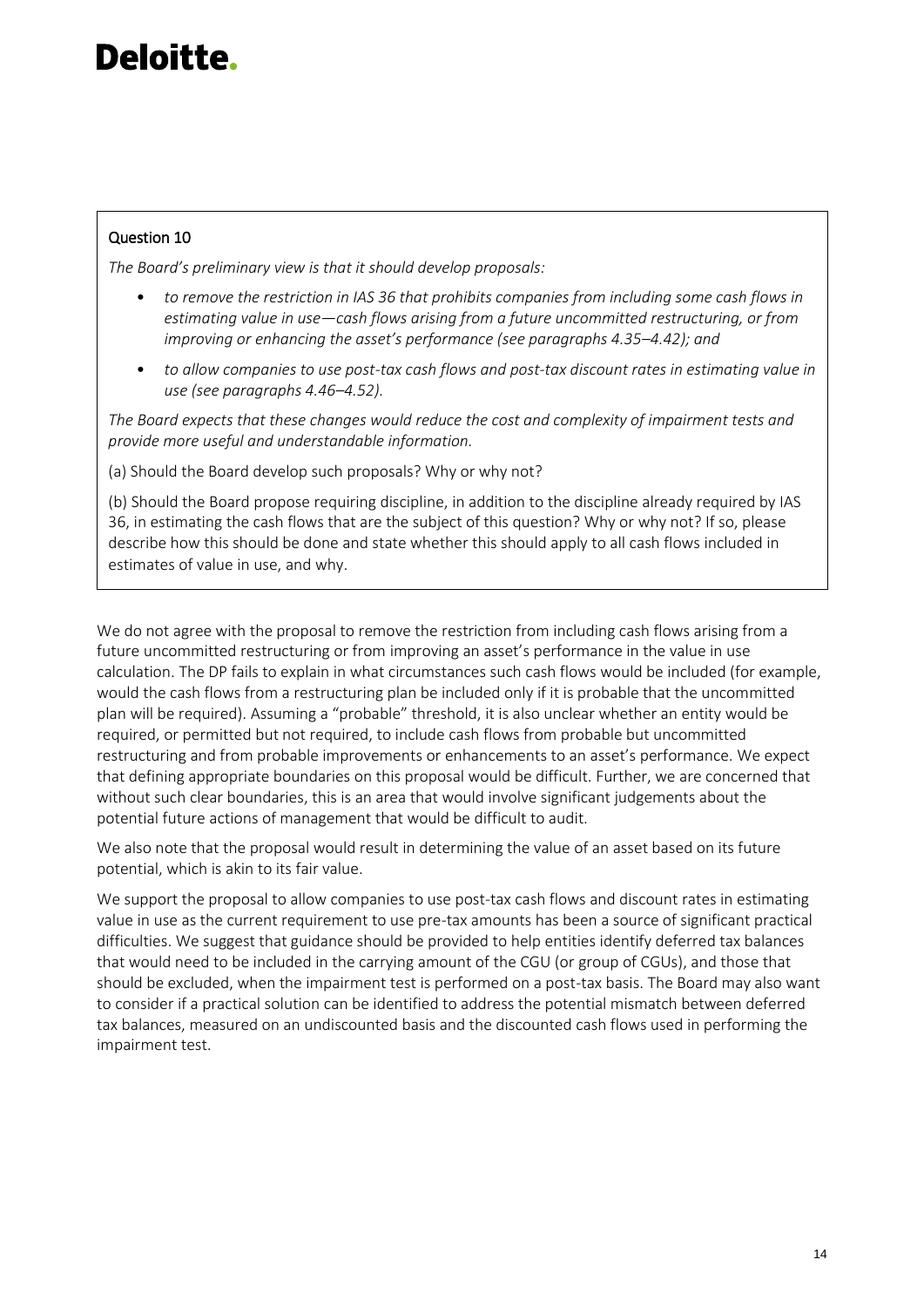#### Question 11

*Paragraph 4.56 summarises the Board's preliminary view that it should not further simplify the impairment test.*

(a) Should the Board develop any of the simplifications summarised in paragraph 4.55? If so, which simplifications and why? If not, why not?

(b) Can you suggest other ways of reducing the cost and complexity of performing the impairment test for goodwill, without making the information provided less useful to investors?

We believe that the simplification in 4.55(a) (adding guidance on the difference between inputs used in value in use and fair value) should be pursued. In our experience, we find that differentiating the two types of inputs is a source of significant practical challenges.

Our view on the simplification in paragraph 4.55(b) (mandating a single method for estimating recoverable amount or requirement for a company to select the method that reflects the way it expects to recover the asset) is linked to the Board's proposal to remove the restriction from including cash flows arising from a future uncommitted restructuring or from improving an asset's performance in the calculation of value in use. If the Board agrees with our view not to pursue this proposal, we agree that the simplification proposed in (b) is not necessary. However, if the Board pursues the proposal to permit including cash flows arising from a future uncommitted restructuring or from improving an asset's performance in the calculation of value in use, we believe the line between value in use and fair value will become blurred as in many cases both numbers would be developed using in many cases the same assumptions. In that case, it would be appropriate to consider further the simplification outlined in 4.55(b).

For the reasons stated in the DP, we agree with the Board's preliminary decision in 4.55 (c) not to allow companies to test goodwill at the entity level or at the level of reporting segment (which we understand as the segments after aggregation permitted by IFRS 8). However, in our experience, the concept of "monitoring goodwill" is not well understood mainly because it does not correspond to a usual management practice. As a result, goodwill is generally allocated at the operating segment level before aggregation. If the Board decides to retain the current requirements, we suggest that it should investigate whether in fact goodwill is monitored at a lower level and provide additional application guidance on how this is evidenced in practical terms.

Finally, except as noted above in relation to the concept of monitoring goodwill, we agree with the Board's preliminary decision that it should not attempt to develop guidance on the identification of CGUs and on allocation of goodwill to CGUs as it would be difficult to provide guidance that would apply to all entities.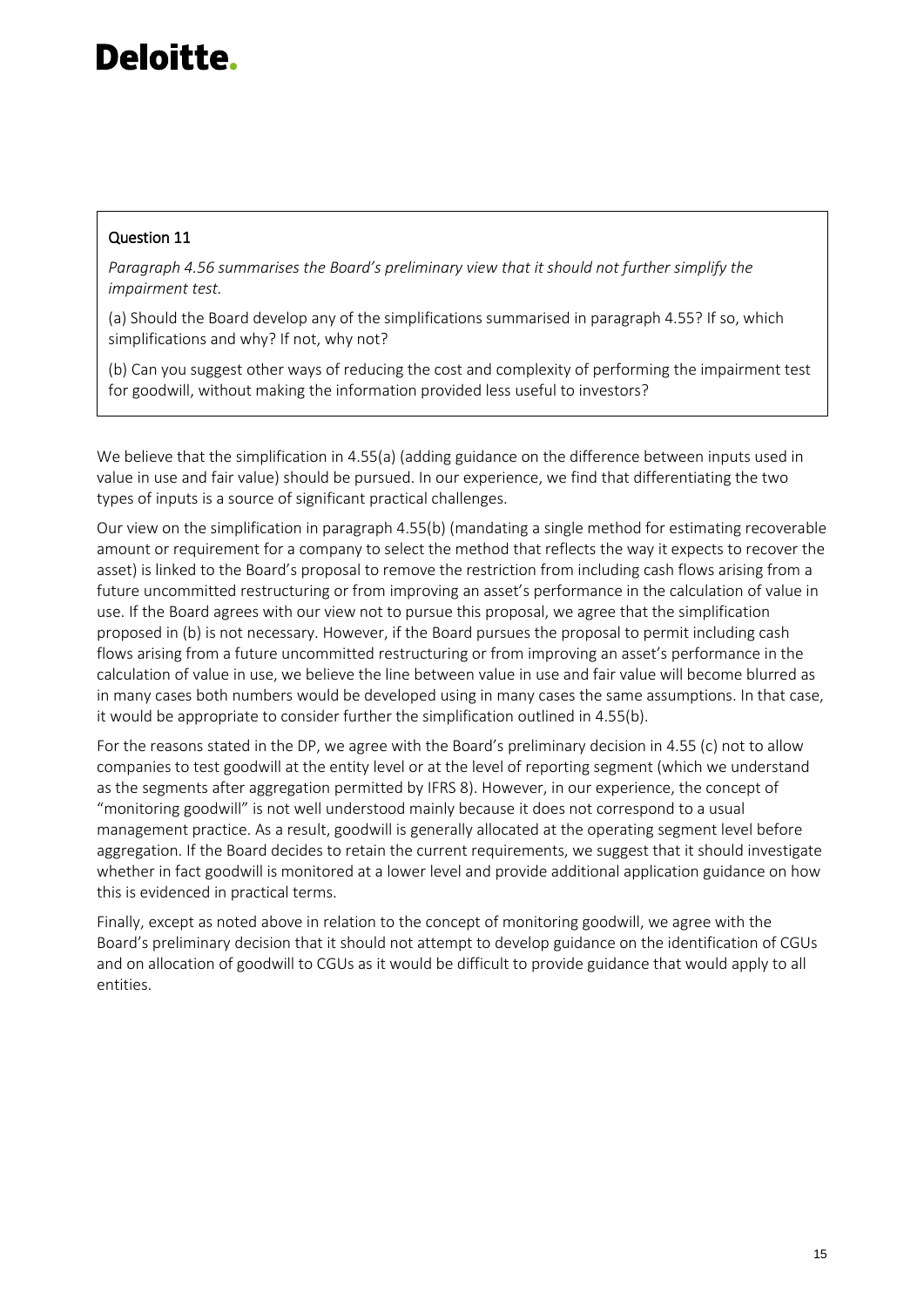#### SECTION 5 INTANGIBLE ASSETS

#### Question 12

*Paragraphs 5.4–5.27 explain the Board's preliminary view that it should not develop a proposal to allow some intangible assets to be included in goodwill*.

(a) Do you agree that the Board should not develop such a proposal? Why or why not?

(b) If you do not agree, which of the approaches discussed in paragraph 5.18 should the Board pursue, and why? Would such a change mean that investors would no longer receive useful information? Why or why not? How would this reduce complexity and reduce costs? Which costs would be reduced?

(c) Would your view change if amortisation of goodwill were to be reintroduced? Why or why not?

For the reasons stated in the DP, in particular in paragraph 5.25, we agree that the Board should not develop a proposal to allow some intangible assets to be included in goodwill. This should be the case even if the Board decides to reintroduce goodwill amortisation as most of the reasons stated in the DP would remain valid.

Further, regardless of its decision on goodwill amortisation, we do not believe that the Board should reconsider at this time the conclusion that some intangible assets have an indefinite life. Because they are identifiable, we do not believe that the shortcomings of an impairment test only approach identified in relation to goodwill exist to the same extent with application to intangible assets.

We believe that any change to the existing requirements on intangible assets should be considered holistically, addressing also intangible assets acquired separately. As noted in paragraph 5.24 of the DP, the upcoming Agenda Consultation will provide an appropriate opportunuity to assess whether a review of these requirements is warranted.

#### SECTION 6 OTHER RECENT PUBLICATIONS

#### Question 13

*IFRS 3 is converged in many respects with US generally accepted accounting principles (US GAAP). For example, in accordance with both IFRS 3 and US GAAP for public companies, companies do not amortise goodwill. Paragraphs 6.2–6.13 summarise an Invitation to Comment issued by the US Financial Accounting Standards Board (FASB).*

Do your answers to any of the questions in this Discussion Paper depend on whether the outcome is consistent with US GAAP as it exists today, or as it may be after the FASB's current work? If so, which answers would change and why?

We support reintroduction of amortisation which appears to be the consistent with the current preliminary views of the FASB. As such, we would support convergence with US GAAP on the key issue of amortisation. However, our view remains that amortisation of goodwill should be reintroduced even if the FASB reaches a different conclusion.